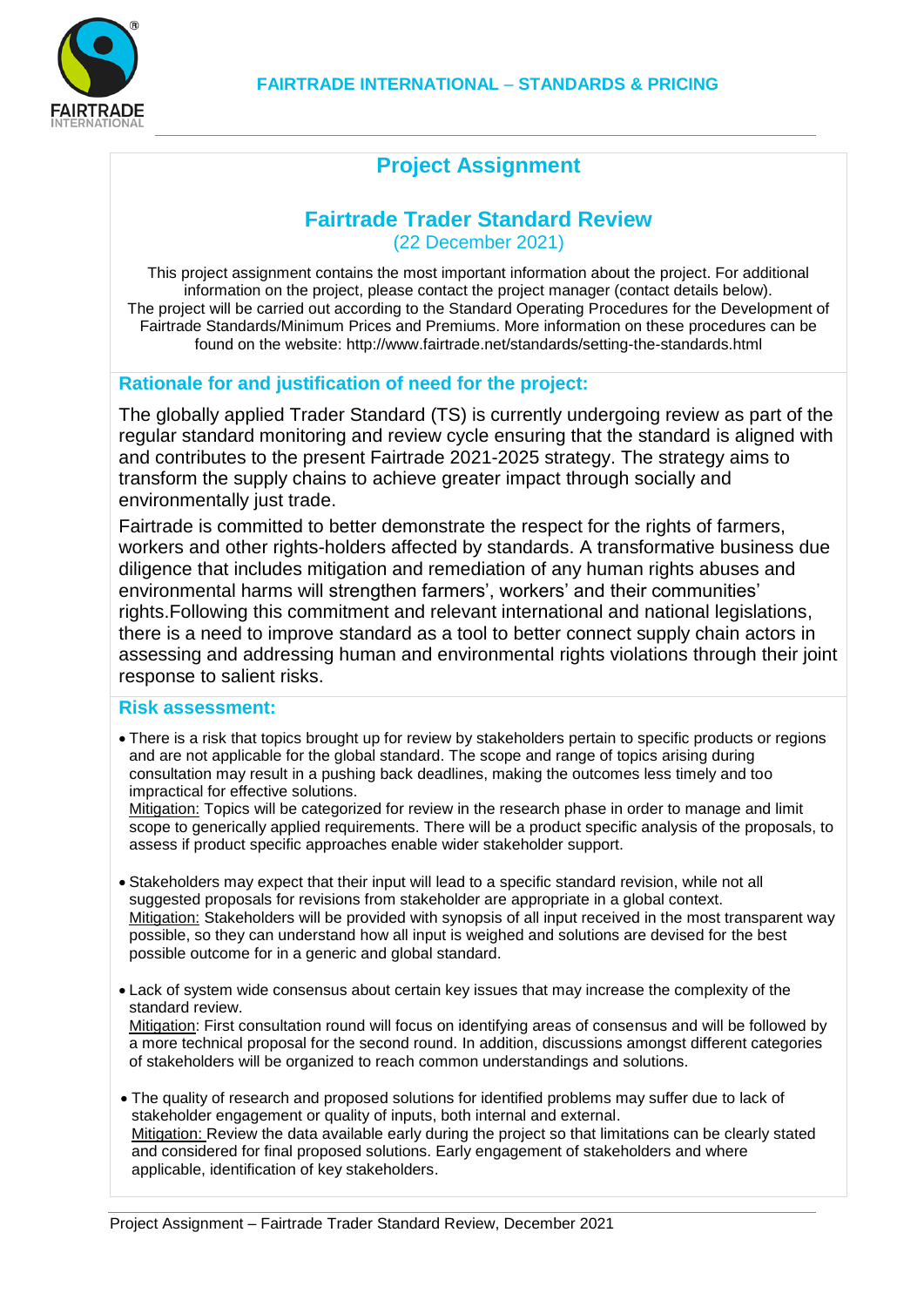

 There is a risk that project will be hampered due to delays or complexities in the roadmap to implement Outcome Based Standard approach (OBS) in the review of the Trader Standard; Mitigation: During the development of consultation there will be a thorough analysis of inputs from the OBS work stream on the areas that are relevant to the Trader Standard. Current estimations of timelines to some extend include risks of delays with research work. Good communication with all stakeholders to ensure as many as possible are aware of and able to contribute to the review. Flexibility would be needed in case any of the topics of the review require a more in-depth assessment.

| <b>Project Start Event:</b>                            | <b>Project Start Date:</b> |
|--------------------------------------------------------|----------------------------|
| Kick-off meeting of project team                       | December 6, 2021           |
| <b>Project End Event:</b>                              | <b>Project End Date:</b>   |
| Publication and implementation of the revised Standard | December 2023 (tbc)        |

#### **Project Goal and Objectives:**

#### **Goal:**

Fairtrade is a strategy that aims to promote fairer trading conditions and empower producers to combat poverty [\(https://www.fairtrade.net/about/mission](https://www.fairtrade.net/about/mission) ).

The goal of this review is to find solutions for identified issues in the trade, to align the standard with market needs and to address these (where relevant) in the generically applied requirements in the Trader Standard. The input from all relevant stakeholders, including producers and Producer Networks, traders and National Fairtrade Organizations, Fairtrade International staff, product managers, assurance providers, and market facing units is critical to this goal.

#### **Objectives:**

- Review and analyse outstanding issues included on the monitoring log on the Trader Standard since last revision
- Collect additional topics, issues and concerns on Trader Standard from relevant stakeholder groups and recent studies
- Explore mechanisms to eliminate or limit occurrences of unfair trading practices (UTP)
- Explore options for HREDD implementation by traders, including measures to identify, prevent, mitigate and remediate any human rights violations and environmental harm in the supply chain as well as risk assessment and grievance mechanism
- Explore options for co-investments in HREDD implementation throughout supply chain
- Explore paths to facilitate the Trader Standard in enabling achievement of Living Income and Living Wages
- Evaluate the practicality of Voluntary Best Practice requirements concept in all relevant standard sections, including requirements on management of environmental impacts
- Integrate outcome based standard requirements in the Trader Standard
- Evaluate feasibility of including other supply chain actors in the scope of certification
- Seek solutions from stakeholders to resolve standard related issues
- Consult on solutions with relevant stakeholder groups
- Ensure consistency in standards by aligning changes in all related product standards
- Ensure alignment of introduced changes in standard with existing digital supply chain tools
- Improve standard language for better clarity and simplicity
- Develop final proposals for Trader standard for approval by Standards Committee

## **Connection with Theory of Change (ToC):**

This project is connected to the Fairtrade Impact Goals (Empowerment of Farmers and Workers, Growth and Innovation, Advocacy and Citizen Engagement, Digitalization for Fairer Supply Chains) aiming to enable resilient and viable producer business, strong and inclusive SPOs, improved farming performance, protection of environment and adaptation to climate change and enhanced benefits for small producers and their communities.

For more information on Fairtrade's ToC see this link (*coming soon*).